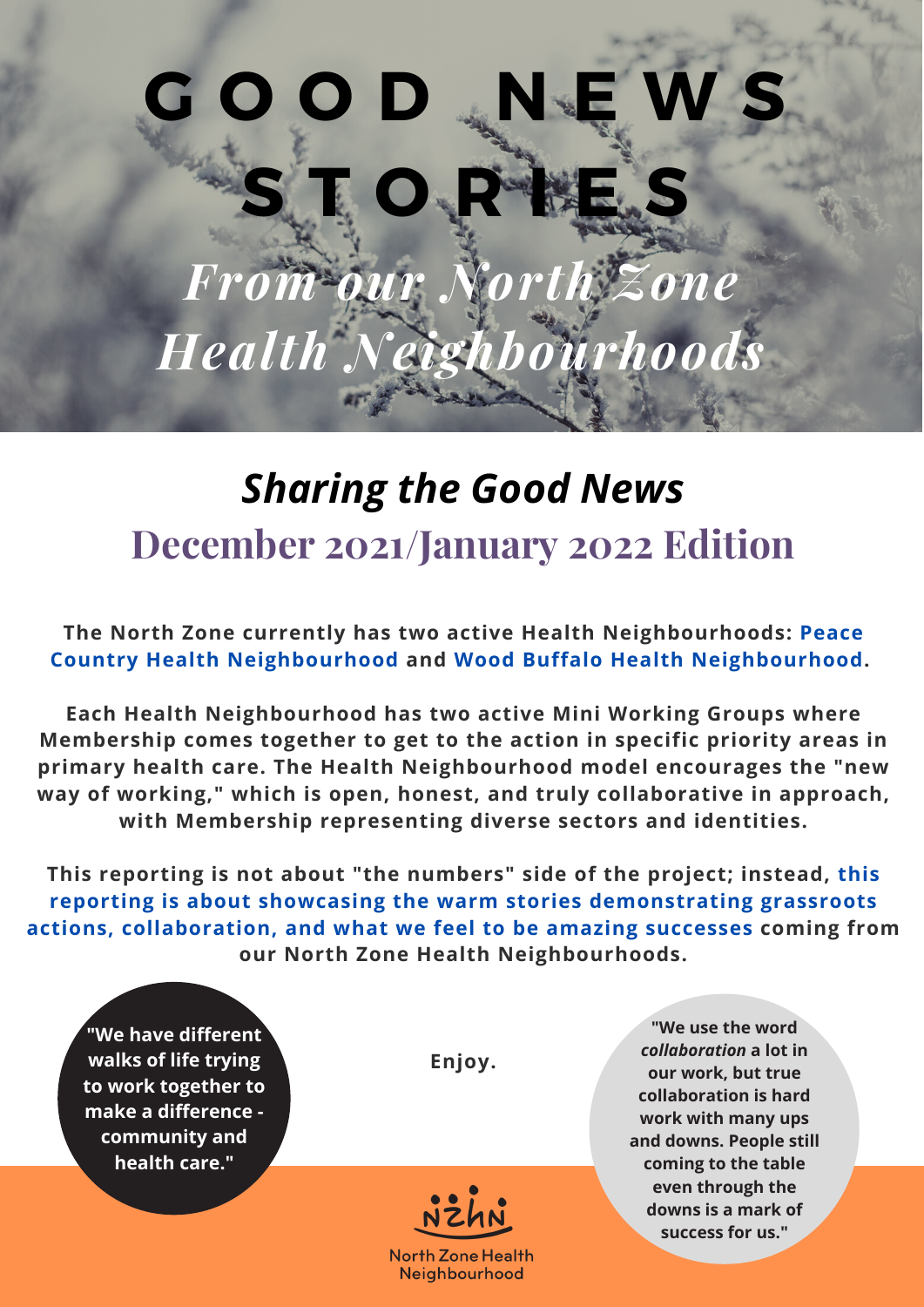## *Good News in the Neighbourhoods*

#### **Wood Buffalo Health Neighbourhood**

- The Addiction & Mental Health (AMH) Mini Working Group team held the 1st event of their online series, "**Connect-Relate-Collaborate"** which focused on building relationships in the addictions and mental health sector in the Wood Buffalo region. Great turn out, great prizes from local organizations, and a sharing of personal and impactful stories made the event a complete success!
- The Transitions in Care (TiC) Mini Working Group team is preparing to launch a poster for local sites in Fort McMurray encouraging patients & family to own their health care and ask questions of their health care providers. Look for the **"It's Okay To Ask"** poster coming soon!
	- **"To see Alberta Health Services and Primary Care Network staff working together closely is to see change in action."**

#### **Peace Country Health Neighbourhood**

- The Transitions Mini Working Group is partnering with **Drive Happiness**, a notfor-profit society that assists people in getting rides to medical appointments. The new partnership is bringing together multiple community partners to discuss how to bring Drive Happiness to Grande Prairie so transportation gaps can be improved!
- The Unattached/Vulnerable Mini Working Group is focused on connecting people in the Peace River area with communitybased services. Working in **partnership with Family Community Support Services (FCSS)**, the team has distributed their service posters to local day cares, hospital sites, the prison, medical clinics, and Friendship Centres. Keep an eye out for the Peace River "Everyone Needs Help Sometimes" Poster!

**"Daycare staff and a parent using the daycare were so grateful to receive the 'Everyone Needs Help Sometimes' information!"**



North Zone Health<br>Neighbourhood